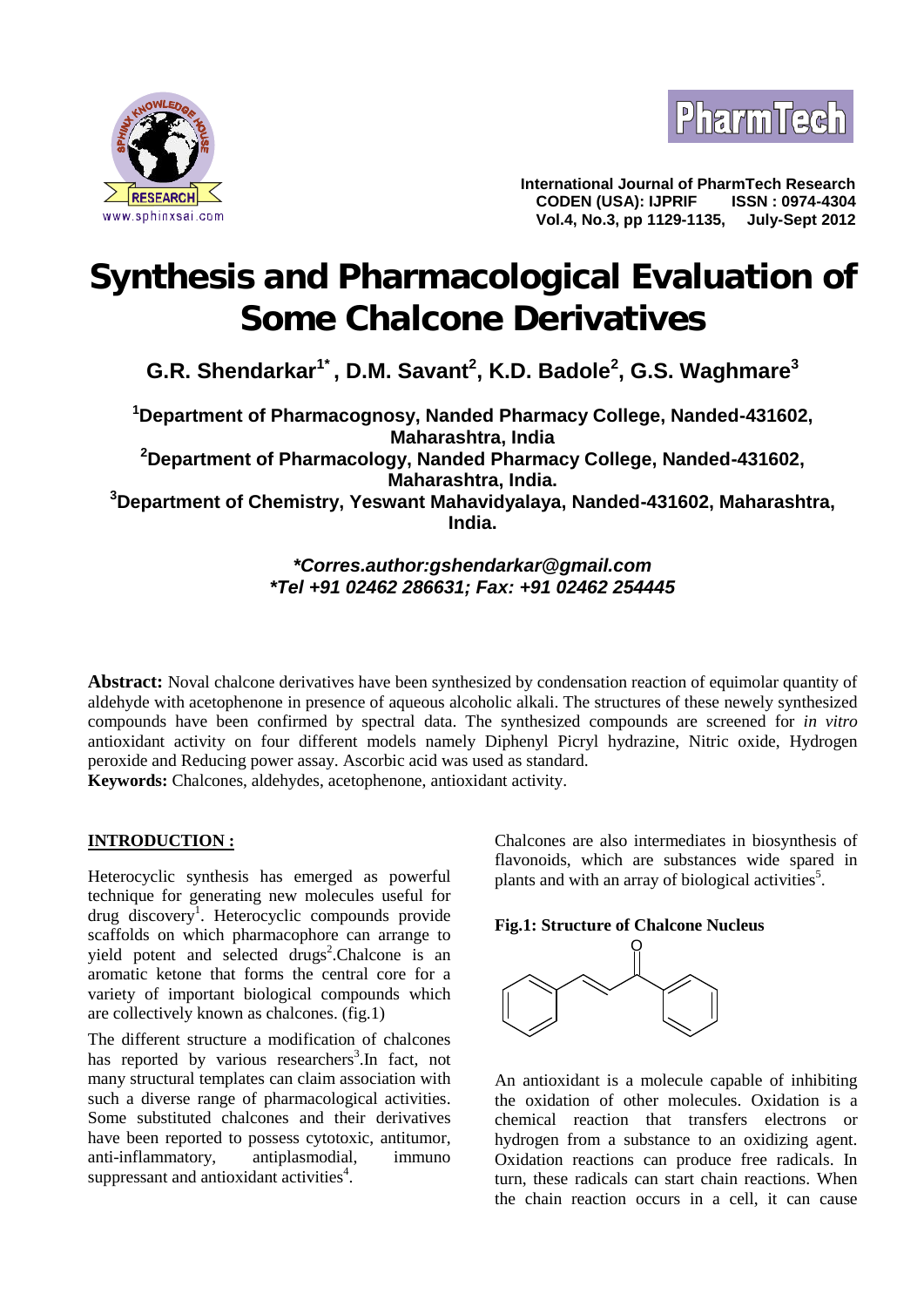damage or death to the cell. Antioxidants terminate these chain reactions by removing free radical intermediates, and inhibit other oxidation reactions<sup>6</sup>.

Chalcones basic structure includes two aromatic rings are linked by an, -unsaturated carbonyl group, a unique template associated with very diverse application<sup>7</sup>.Due to presence of reactive keto, vinylenic group, chalcone and their analogue have been reported to antioxidant<sup>8</sup>.

The present paper deals with synthesis of different noval chalcones followed by evaluation of their antioxidant potential by using various antioxidant methodologies.

#### **EXPERIMENTAL:**

#### **1. MATERIALS AND METHODS**

Chalcones were synthesized from acetophenone and aromatic aldehyde by claisen-schmidt condensation reaction. Various physicochemical technique such as elemental .analysis, Mass, IR, have been employed to assign the structure of newly synthesized chalcones.The reaction were carried out with analytical reagent grade chemicals. The organic solvents were crystallized before reuse. The melting points were measured in open capillary tube on a Buchi 530 melting point apparatus and were uncorrected. The IR Spectra were recorded on a Parkin-Elmer 1600 series FTIR spectrophotometer in KBr pallets. Mass spectra were measured with a

Shimadzu GC-MS-QP5000 spectrophotometer. The homogeneity of the compounds was monitored by ascending thin layer chromatography (TLC) on silica gel G (Merck) coated aluminum plates, visualization by iodine vapor.

#### **Synthesis of (***E***)-3-(3-nitrophenyl)-1-(4 nitrophenyl)prop-2-en-1-one ( DMS-1)**

Equimolar quantities of 3-nitro benzaldehyde and 1- (4-nitrophenyl) ethanone in minimum quantity of ethanol were dissolved. 20% NaOH in water was added in portion at room temperature. The reaction flask was kept in magnetic stirrer to about 3-4 hrs and kept overnight. The content of the flask were then acidified by dil.HCL and poured over crushed ice. The solid obtained was filtered & Wash with cold water & dried. **(Scheme-1)**

#### **Synthesis of (***E***)-3-(4-methoxyphenyl)-1-(4 nitrophenyl)prop-2-en-1-one (DMS-2)**

Equimolar quantities of 4-methoxy benzaldehyde and 1-(4-nitrophenyl) ethanone in minimum quantity of ethanol were dissolved. 20% NaOH in water was added in portion at room temperature. The reaction flask was kept in magnetic stirrer to about 3-4 hrs and kept overnight. The content of the flask were then acidified by dil.HCL and poured over crushed ice. The solid obtained was filtered & Wash with cold water & dried. **(Scheme-2)**

#### **Scheme- 1: Synthesis of (***E***)-3-(3-nitrophenyl)-1-(4-nitrophenyl)prop-2-en-1-one ( DMS-1)**



3-nitrobenzaldehyde 1-(4-nitrophenyl)ethanone (*E*)-3-(3-nitrophenyl)-1-(4-nitrophenyl)prop-2-en-1-one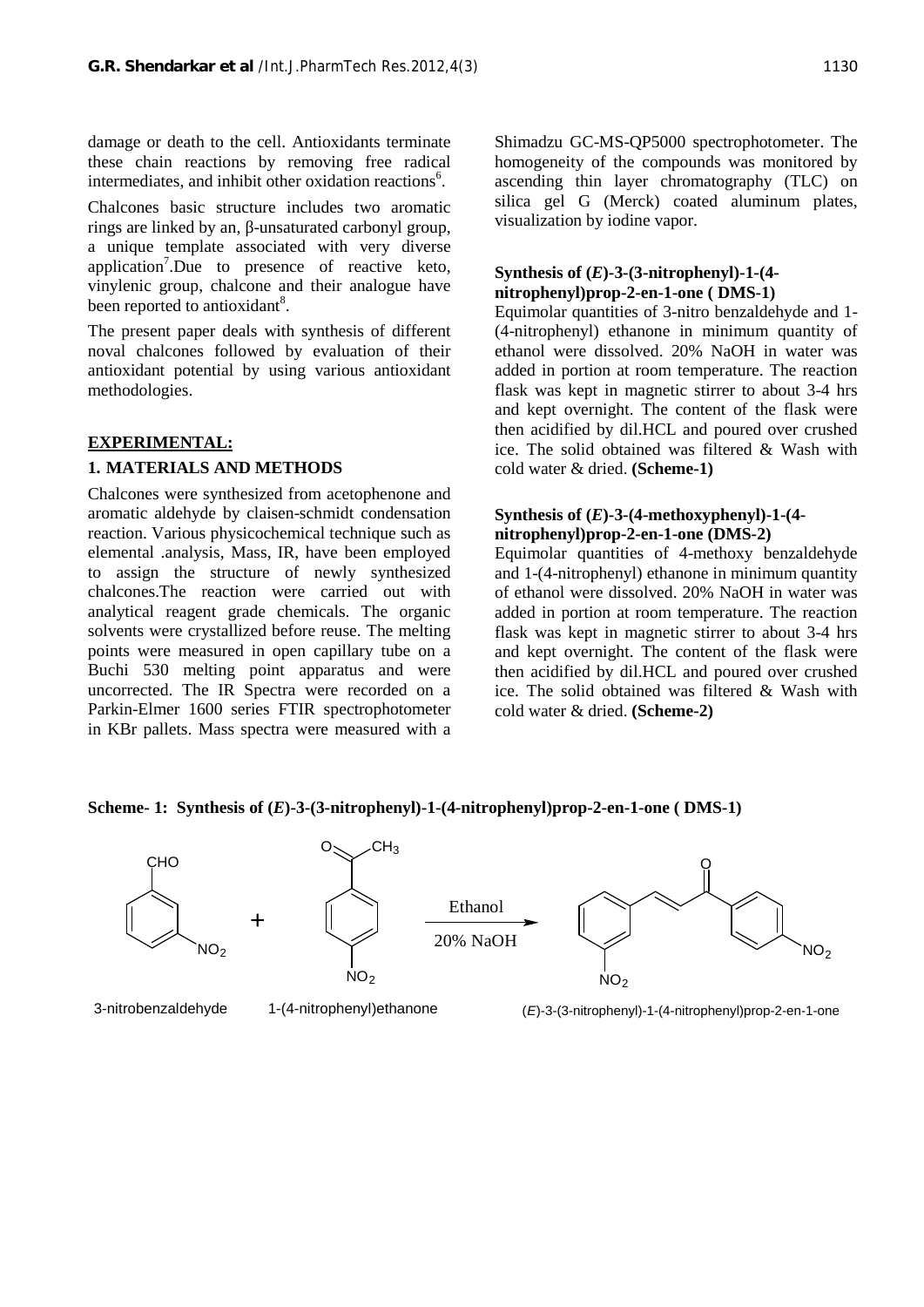#### **Scheme- 2 Synthesis of (***E***)-3-(4-methoxyphenyl)-1-(4-nitrophenyl)prop-2-en-1-one (DMS-2)**



#### **Synthesis of (***E***)-1-(4-chlorophenyl)-3-(pyridin-2 yl)prop-2-en-1-one (DMS-3)**

Equimolar quantities of Picolinaldehyde and 1-(4 chlorophenyl) ethanone in minimum quantity of ethanol were dissolved. 20% NaOH in water was added in portion at room temperature. The reaction flask was kept in magnetic stirrer to about 3-4 hrs and kept overnight. The content of the flask were then acidified by dil.HCL and poured over crushed ice. The solid obtained was filtered & Wash with cold water & dried. **(Scheme-3)**

#### **Synthesis of (***E***)-1-(4-chlorophenyl)-3-(2 hydroxyphenyl) prop-2-en-1-one (DMS-4)**

Equimolar quantities of 2-hydroxy benzaldehyde and 1-(4-nitrophenyl) ethanone in minimum quantity of ethanol were dissolved. 20% NaOH in water was added in portion at room temperature. The reaction flask was kept in magnetic stirrer to about 3-4 hrs and kept overnight. The content of the flask were then acidified by dil.HCL and poured over crushed ice. The solid obtained was filtered & Wash with cold water & dried.**(Scheme-4)**

#### **Scheme- 3: Synthesis of (***E***)-1-(4-chlorophenyl)-3-(pyridin-2-yl)prop-2-en-1-one (DMS-3)**



#### **Scheme- 4: Synthesis of (***E***)-1-(4-chlorophenyl)-3-(2-hydroxyphenyl) prop-2-en-1-one (DMS-4)**



2-hydroxybenzaldehyde 1-(4-chlorophenyl)ethanone (*E*)-1-(4-chlorophenyl)-3-(2-hydroxyphenyl)prop-2-en-1-one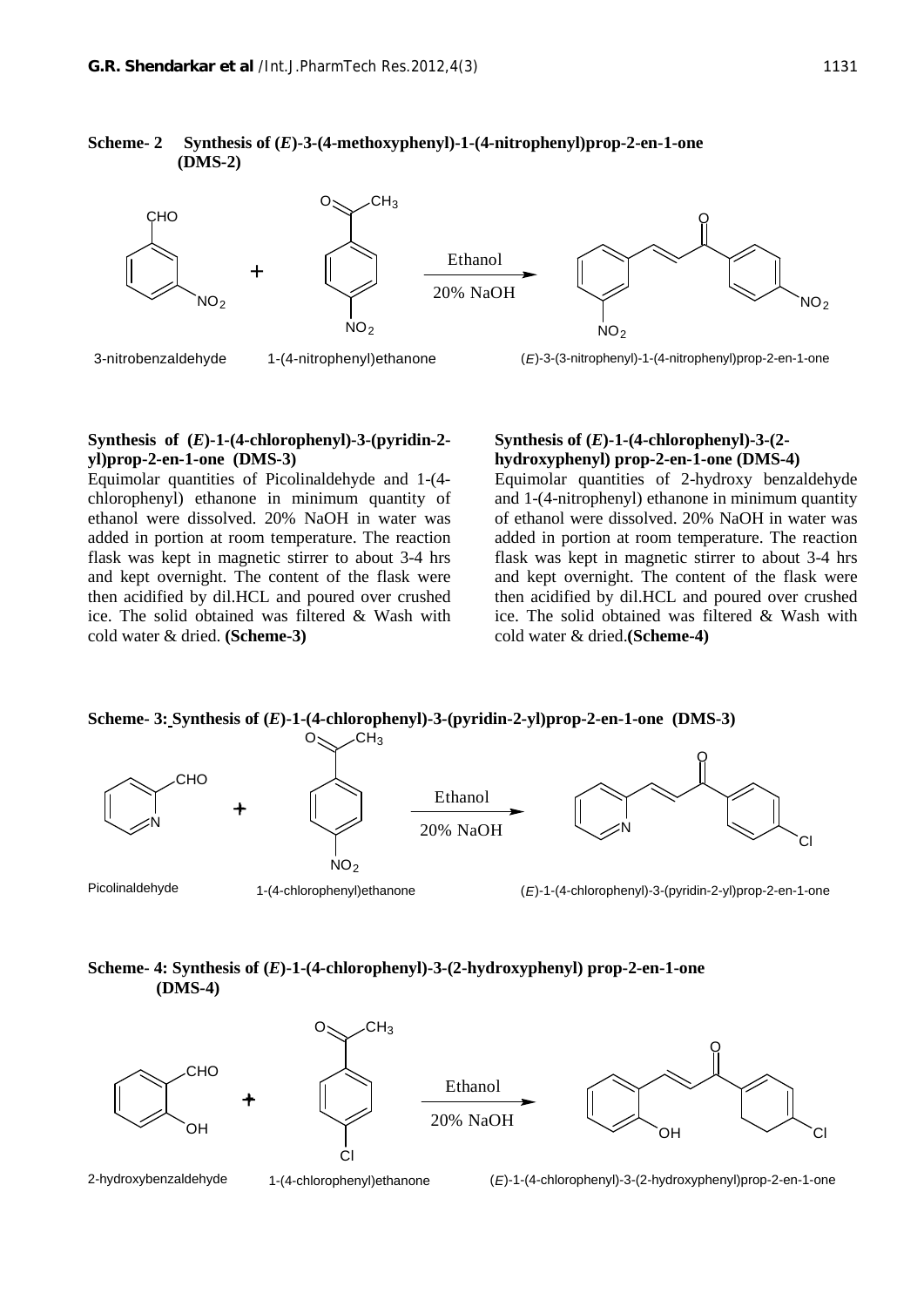#### **2.ANTIOXIDANT ACTIVITY**

## **2.1 DPPH FREE RADICAL SCAVENGING ASSAY**

The antioxidant activity of synthesized chalcones derivatives were evaluated by using DPPH free radical Scavenging assay<sup>9,10,11</sup>.

The reaction mixture (3.0 ml) consists of 1 ml of 0.135mM DPPH solution in methanol was mixed with 1 ml of drug solution and 1.0 ml of methanol. The reaction mixture was vortexed and left in the dark at room temperature for 30 min. The various concentration of compounds (10, 20,30,40,50,100 μg/ml) were prepared. A reaction mixture without test sample was served as control. The absorbance was measured at 517 nm and (%) inhibition was calculated against control $1^{12,13,14}$ .

$$
\text{(%) inhibition} = \frac{\text{A}_{\text{control}} - \text{A}_{\text{test}}}{\text{A}_{\text{control}}} \times 100
$$

Where,

A control: absorbance of control. A test: absorbance of test.

The antioxidant activity of the test compounds is expressed comparing with ascorbic acid as standard and the (%) inhibition is shown in (**Table No.01).**

## **2.2 NITRIC OXIDE RADICAL SCAVENGING (NO) ASSAY**

3.0 ml of 10 mM sodium nitroprusside in phosphate buffer is added to 2.0 ml of drug solution and reference compound in different concentrations. The resulting solutions are then incubated at 25°C for 60 min.The various concentration of compounds (10, 20,30,40,50,100 μg/ml) were prepared.

A similar procedure is repeated with methanol as blank, which serves as control. To 5.0 ml of the incubated sample, 5.0 ml of Griess reagent (1% sulphanilamide, 0.1% naphthyethylene diamine dihydrochloride in 2% H3PO3) is added and absorbance of the chromophore formed is measured at 540 nm. Percent inhibition of the nitrite oxide generated is measured by comparing the absorbance values of control and test preparations. Ascorbic acid can be used as a positive control<sup>15, 16, 17</sup> .

$$
\text{(%) inhibition} = \frac{A_{\text{control}} - A_{\text{ test}}}{A_{\text{control}}}
$$

Where,

A control: absorbance of control. A test: absorbance of test.

The antioxidant activity of the test compounds is expressed comparing with ascorbic acid as standard and the (%) inhibition is shown in (**Table No.02).**

| Compound<br>Code | $\circ$ $\circ$<br>Absorbance (mean±SEM; 517 nm) |                   |                   |                   |                   | $\frac{0}{0}$<br>Inhibitio<br>n at 100<br>$\mu$ g/ml |       |
|------------------|--------------------------------------------------|-------------------|-------------------|-------------------|-------------------|------------------------------------------------------|-------|
|                  | $10 \mu g/ml$                                    | $20 \mu g/ml$     | $30 \mu g/ml$     | $40 \mu g/ml$     | $50 \mu g/ml$     | $100 \mu g/ml$                                       |       |
| DMS-1            | $0.52 \pm 0.0005$                                | $0.47 \pm 0.0005$ | $0.32 \pm 0.0005$ | $0.30\pm0.0005$   | $0.28 \pm 0.0005$ | $0.20 \pm 0.0005$                                    | 83.91 |
| DMS-2            | $0.58 \pm 0.0005$                                | $0.46 \pm 0.0005$ | $0.41 \pm 0.0005$ | $0.36 \pm 0.0005$ | $0.33 \pm 0.0005$ | $0.27 \pm 0.0005$                                    | 78.68 |
| DMS-3            | $0.72 \pm 0.0005$                                | $0.62 \pm 0.0005$ | $0.57 \pm 0.0005$ | $0.53 \pm 0.0005$ | $0.49 \pm 0.0005$ | $0.30\pm0.0005$                                      | 75.59 |
| DMS-4            | $0.69 \pm 0.0005$                                | $0.57 \pm 0.0005$ | $0.48 \pm 0.0005$ | $0.41 \pm 0.0005$ | $0.33 \pm 0.0005$ | $0.28 \pm 0.0005$                                    | 77.18 |
| <b>STD</b>       | $0.65 \pm 0.0005$                                | $0.61 \pm 0.0005$ | $0.48 \pm 0.0005$ | $0.43 \pm 0.0005$ | $0.29 \pm 0.0005$ | $0.20 \pm 0.0005$                                    | 84.07 |

#### **Table 1:- DPPH Scavenging assay method**

**\$** - Values are mean ± SEM of three determinants; **STD** - Ascorbic Acid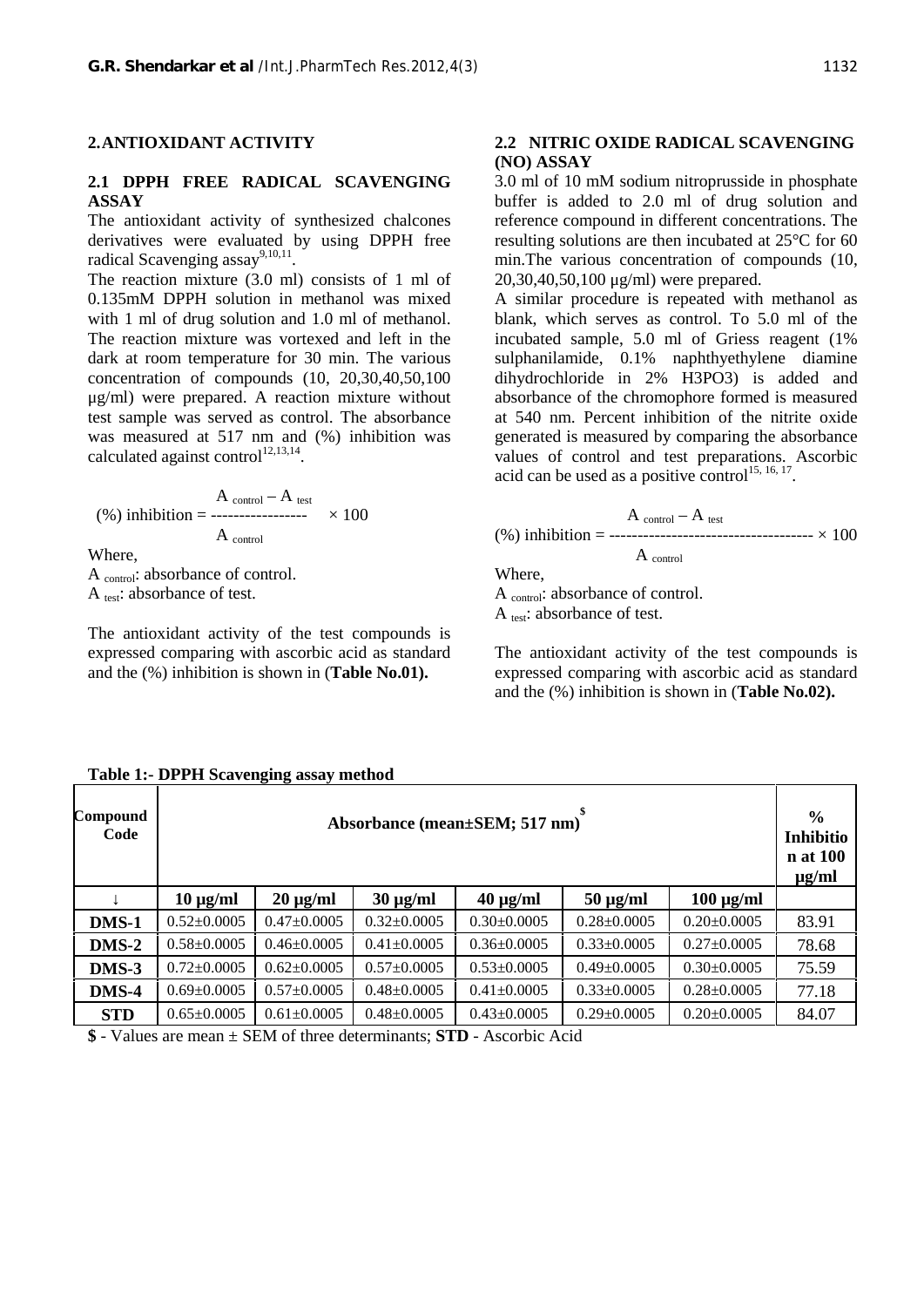| Compound<br>Code | Absorbance (mean±SEM; 517 nm) |                   |                    |                    |                    | $\frac{0}{0}$<br><b>Inhibitio</b><br>n at 100<br>$\mu$ g/ml |       |
|------------------|-------------------------------|-------------------|--------------------|--------------------|--------------------|-------------------------------------------------------------|-------|
|                  | $10 \mu g/ml$                 | $20 \mu g/ml$     | $30 \mu g/ml$      | $40 \mu g/ml$      | $50 \mu g/ml$      | $100 \mu g/ml$                                              |       |
| DMS-1            | $0.041 \pm 0.005$             | $0.035 \pm 0.005$ | $0.029 \pm 0.0005$ | $0.024 \pm 0.0005$ | $0.019 \pm 0.0005$ | $0.015 \pm 0.0005$                                          | 78.26 |
| DMS-2            | $0.047 \pm 0.005$             | $0.041 \pm 0.005$ | $0.037 \pm 0.005$  | $0.029 \pm 0.0005$ | $0.023 \pm 0.0005$ | $0.018 \pm 0.0005$                                          | 73.91 |
| DMS-3            | $0.045 \pm 0.005$             | $0.043 \pm 0.005$ | $0.039 \pm 0.005$  | $0.038 \pm 0.005$  | $0.032 \pm 0.005$  | $0.025 \pm 0.0005$                                          | 61.53 |
| DMS-4            | $0.043 \pm 0.005$             | $0.037 \pm 0.005$ | $0.030 \pm 0.005$  | $0.027 \pm 0.0005$ | $0.022 \pm 0.0005$ | $0.016 \pm 0.0005$                                          | 75.38 |
| <b>STD</b>       | $0.044 \pm 0.005$             | $0.037 \pm 0.005$ | $0.028 \pm 0.0005$ | $0.020 \pm 0.0005$ | $0.016 \pm 0.0005$ | $0.013 \pm 0.0005$                                          | 81.15 |

**Table 2:- Nitric oxide radical inhibition method**

**STD** - Ascorbic Acid

# **2.3 HYDROGEN PEROXIDE SCAVENGING ACTIVITY**

1ml of test extract solution [prepared in phosphate buffered saline (PBS)] with different concentrations were incubated with 0.6 ml of 4mM  $H_2O_2$  solution (prepared in PBS) for 10 min. The absorbance of the solution was observed at 230 nm against a blank solution.. The  $H_2O_2$  radical scavenging activity is calculated by formula-

$$
A_{\text{control}} - A_{\text{test}}
$$
  
(%) inhibition = 100  

$$
A_{\text{control}} \times 100
$$

Where,

A control: absorbance of control.

A test: absorbance of test.

The antioxidant activity of the test compounds is expressed comparing with ascorbic acid as standard and the (%) inhibition is shown in (**Table No.03).**

# **2.4 REDUCING POWER ASSAY**

1.0 ml drug solution is mixed with 2.5 ml of phosphate buffer (0.2M, pH 6.6) and 2.5 ml of 1% potassium ferricyanide. The mixture was then incubated at 50°C for 20 min.

Thereafter, 2.5 ml of 1% trichloroacetic acid (10%) was added to the reaction mixture, which was then centrifuged for 10 min at 3000 rpm. The upper layer of solution (2.5 ml) is mixed with 2.5 ml of distilled water and 0.5 ml of FeCl3 solution  $(0.1\%)$ . The absorbance is measured at 700 nm. Ascorbic acid was used as standard. The assays were carried out in triplicate and the results were expressed as Mean values  $\pm$  SEM. Increased absorbance values indicate a higher reducing power.

| Compound<br>Code            |                   | Absorbance (mean±SEM; 517 nm) |                   |                   |                   |                   | $\frac{6}{6}$<br>Inhibitio<br>n at 100<br>$\mu$ g/ml |
|-----------------------------|-------------------|-------------------------------|-------------------|-------------------|-------------------|-------------------|------------------------------------------------------|
|                             | $10 \mu g/ml$     | $20 \mu g/ml$                 | $30 \mu g/ml$     | $40 \mu g/ml$     | $50 \mu g/ml$     | $100 \mu g/ml$    |                                                      |
| DMS-1                       | $3.01 \pm 0.0005$ | $2.71 \pm 0.0005$             | $2.21 \pm 0.0005$ | $2.11 \pm 0.0005$ | $1.90 \pm 0.0005$ | $1.62 \pm 0.0005$ | 55.04                                                |
| $DMS-2$                     | $3.32 \pm 0.0005$ | $2.95 \pm 0.0005$             | $1.91 \pm 0.0005$ | $1.80 \pm 0.0005$ | $1.72 \pm 0.0005$ | $1.51 \pm 0.0005$ | 60.22                                                |
| DMS-3                       | $3.01 \pm 0.0005$ | $2.34 \pm 0.0005$             | $1.91 \pm 0.0005$ | $1.72 \pm 0.0005$ | $1.52 \pm 0.0005$ | $1.40 \pm 0.0005$ | 62.90                                                |
| DMS-4                       | $3.01 \pm 0.0005$ | $2.81 \pm 0.0005$             | $2.33 \pm 0.0005$ | $2.11 \pm 0.0005$ | $1.82 \pm 0.0005$ | $1.71 \pm 0.0005$ | 53.33                                                |
| <b>STD</b>                  | $2.23 \pm 0.0005$ | $1.99 \pm 0.0005$             | $1.87 \pm 0.0005$ | $1.71 \pm 0.0005$ | $1.51 \pm 0.0005$ | $1.26 \pm 0.0005$ | 66.71                                                |
| $\sim$ $\sim$ $\sim$ $\sim$ | .                 |                               |                   |                   |                   |                   |                                                      |

**Table 3:- Hydrogen Peroxide Scavenging Activity**

**STD** - Ascorbic Acid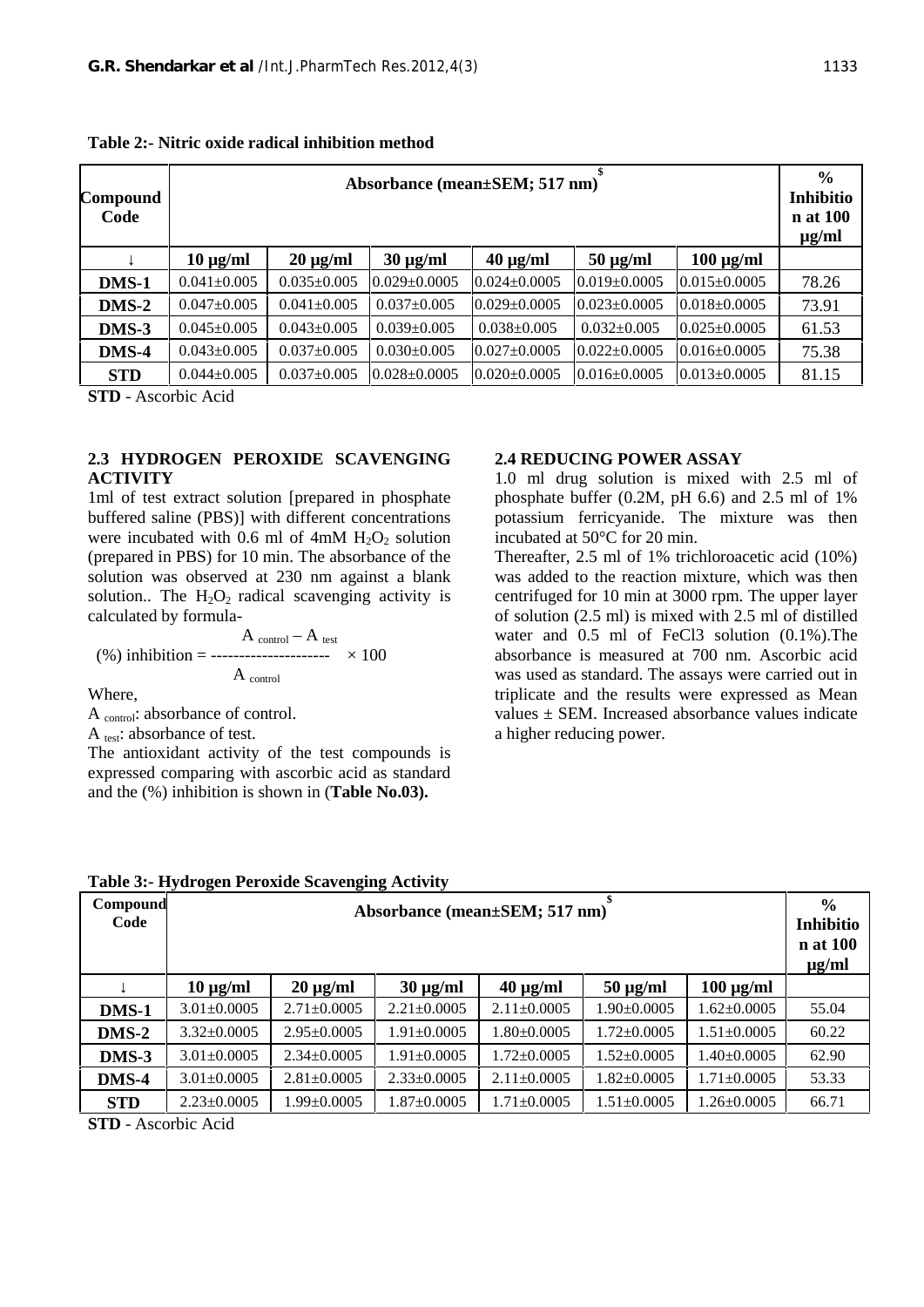| Sr.        | <b>Test</b> | <b>Test/Standard</b> | <b>Reducing Power</b> |  |  |
|------------|-------------|----------------------|-----------------------|--|--|
| No.        | Comp        | $\mu$ g/ml           | Abs at 700 nm         |  |  |
| $1-a$      | $DMS-1$     | 5                    | 0.034                 |  |  |
| $1-b$      |             | 10                   | 0.044                 |  |  |
| $1-c$      |             | 15                   | 0.072                 |  |  |
| $1-d$      |             | 20                   | 0.101                 |  |  |
| $2-a$      | $DMS-2$     | 5                    | 0.073                 |  |  |
| $2-b$      |             | 10                   | 0.086                 |  |  |
| $2-c$      |             | 15                   | 0.098                 |  |  |
| $2-d$      |             | 20                   | 0.119                 |  |  |
| $3-a$      | $DMS-3$     | 5                    | 0.056                 |  |  |
| $3-b$      |             | 10                   | 0.087                 |  |  |
| $3-c$      |             | 15                   | 0.097                 |  |  |
| $3-d$      |             | 20                   | 0.100                 |  |  |
| $4-a$      | DMS-4       | 5                    | 0.029                 |  |  |
| $4-b$      |             | 10                   | 0.036                 |  |  |
| $4-c$      |             | 15                   | 0.058                 |  |  |
| $4-d$      |             | 20                   | 0.118                 |  |  |
| <b>STD</b> | AA          | 20                   | 0.156                 |  |  |

**Table 4:- Reducing Power Assay Method**

AA / **STD** - Ascorbic Acid

# **RESULT AND DISCUSSION**

All the above synthesized compounds were tested for there *in vitro* antioxidant activity on four different models namely Diphenyl Picryl hydrazine, Nitric oxide, Hydrogen peroxide and Reducing power assay method.

As from the results in the tables, it could be seen that most of the compounds showed significant antioxidant activity. The highest reducing power activity was observed in compound DMS-4 is probably due to presence of Cl group in acetophenic & pyridine in aldehydic moiety of chalcone. The order of activity regarding substitution on chalconyl group is  $Cl > NH2 > C$ imameldehyde >  $H^{21, 22}$ .

In DPPH method, compound DMS-1 and DMS-2 showing most potent activity with Percentage inhibition 83.91 and 75.59 respectively. Similarly, compound DMS-1and DMS-4 showed potent activity by nitric oxide scavenging method with Percentage inhibition 78.26 and 75.38 respectively. In hydrogen peroxide scavenging method compound DMS-2and DMS-3 showing significant activity with Percentage inhibition 60.22

and 62.90 respectively when compared with standard ascorbic acid.

# **CONCLUSION:**

Most of the synthesized chalcones were potential lead for antioxidant activity. On the basis of observed results, it may be concluded that the substitution favors the activity. The antioxidant potential of chalcones is known to be influenced to a great extent by the two aryl structures, i.e. substituents on two aryl rings of chalcone molecule and their substitution pattern.

Especially the hydroxyl substituent is one of the key groups to enhance greatly the antioxidant activity of chalcone mainly due to its easy conversion to phenoxy radical through the hydrogen atom transfer mechanism. This phenoxy radical formation may be central to antioxidant potential of chalcones. In fact the hydroxyl substituent are wide spread among chalcones from synthetic source. There by, a number of structurally diverse chalcone including phenolic chalcones have been prepared & evaluated for antioxidant activity.